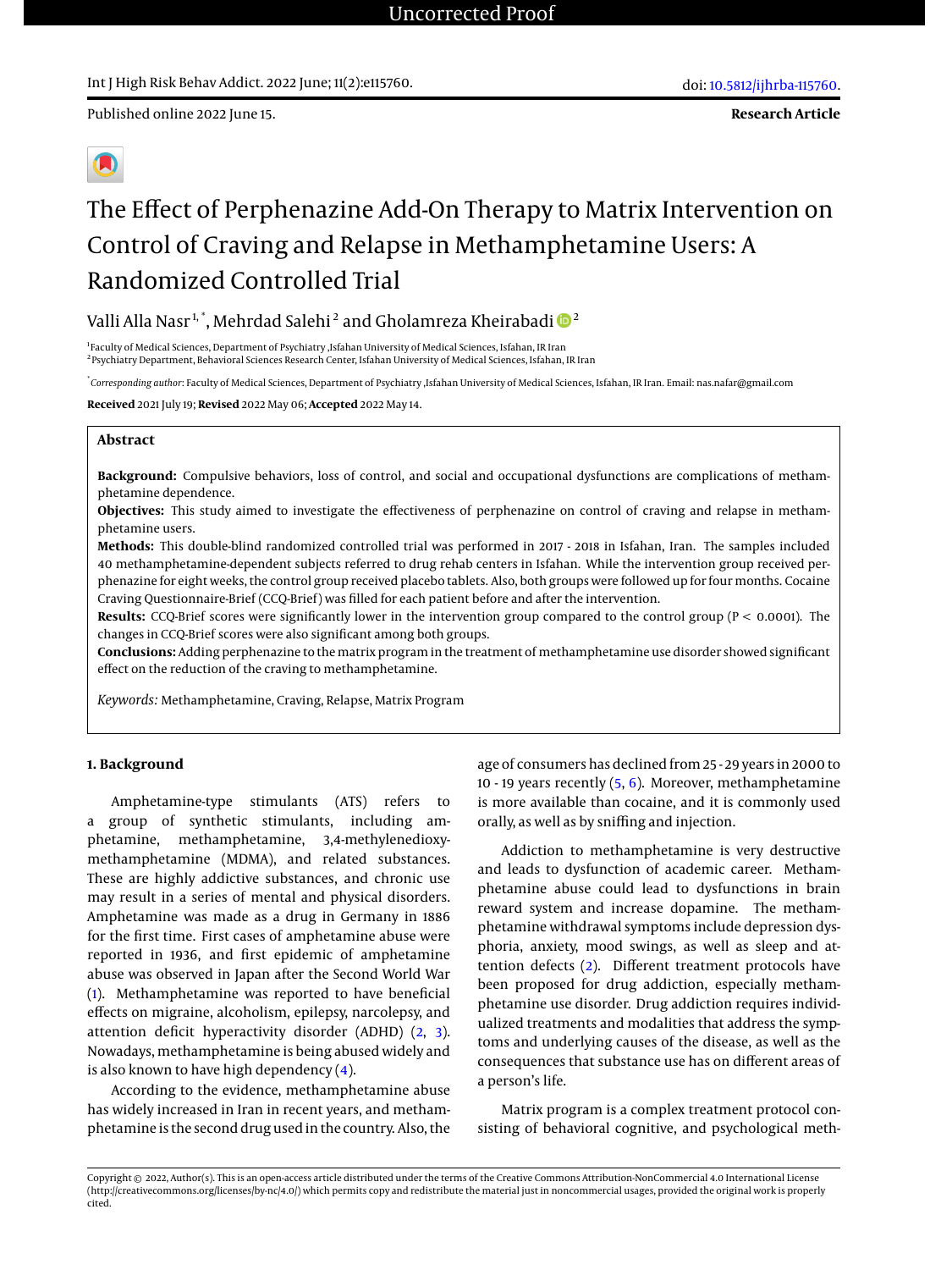ods for methamphetamine addiction (4, 5). The matrix model provides a framework for engaging stimulant (e.g., methamphetamine and cocaine) abusers in treatment and helping them achieve abstinence. Patients learn about issues critical to addiction and relapse, receive direction and support from a trained therapist, and become familiar with self-help programs. Patients are monitored for drug use through urine testing. During the program, patients able to perform daily activities are visited weekly. Studies described that matrix program is an effective method, which can be mixed with other methods. Matrix materials include elements of relapse prevention, family and group therapies, drug education, and self-help participation. Detailed treatment manuals contain worksheets for individual sessions, and other components include family education groups, early recovery skills groups, relapse prevention groups, combined sessions, urine tests, 12-step programs, relapse analysis, and social support groups. Some studies also showed that matrix program is an educational program  $(6)$ .

Perphenazine is a class of antipsychotic drugs, chemically classified as a piperazinyl phenothiazine. Perphenazine is an antipsychotic medication that inhibits postsynaptic dopaminergic mesolimbic receptors. This drug is used mostly in agitated depression, positive symptoms of schizophrenia such as hallucinations and delusions, and the manic phases of bipolar disorder [\(7\)](#page-4-6). Perphenazine helps to balance the patient's mind and makes the patient less nervous and more involved in daily activities. Also, it can improve the patient's balance due to its chemicals and brain compounds, such as dopamine. Several studies showed that perphenazine could have beneficial effects on the treatment of methamphetamine psychosis. Some others believe that perphenazine might prevent cravings in methamphetamine abusers, though more studies are required in this regard  $(8, 9)$  $(8, 9)$  $(8, 9)$ .

# **2. Objectives**

This study was designed to evaluate the possible effect of perphenazine in reducing the cravings of methamphetamine in methamphetamine abusers.

#### **3. Patients and Methods**

This double-blind randomized controlled clinical trial was conducted on 40 methamphetamine-dependent subjects in Isfahan, Iran, in 2020. The study protocol was approved by the Iranian Registry of Clinical Trials (IRCT20090801002266N13).

The inclusion criteria were males aged 18 - 50 years with methamphetamine use disorder according to DSM-V criteria and referral to a non-governmental drug rehab center in Isfahan. All participants signed a written informed consent to participate in this study. The subjects had used amphetamine for one to three years and were only methamphetamine users and not other drugs.

Exclusion criteria were people with severe mood disorders, suicidal ideation, mental disorders requiring hospitalization, and unpredictable physical conditions, and other side effects. Demographic data, including age, sex, education, marital status, and duration of addiction were also collected.

The Cocaine Craving Questionnaire-Brief (CCQ-Brief) was completed for each patient. Since there is no specific questionnaire for methamphetamine and because the craving pattern of methamphetamine is similar to cocaine, CCQ-Brief was used. This 10-item questionnaire is a brief form of the 45-item CCQ questionnaire prepared by Sussner et al. Its reliability was confirmed by Cronbach's alpha score 0.90 [\(10\)](#page-5-0). To validate the Persian version of the CCQ-Brief, the questionnaire was translated into Persian by two psychiatrists, and then two other psychiatrists who were fluent in both English and Persian languages, translated it into English. The translated versions were evaluated for a final decision by three other psychiatrists. The highest score a person has on CCQ-Brief is 70, and the lowest score is 10. The questionnaires were completed within four months.

Out of a total of 45 patients, five cases were not allocated due to patients' refusal ( $n = 2$ ) and severe mood disorder ( $n = 3$ ). The 40 selected individuals were then allocated into two groups of intervention and control using a random allocation method. All patients were enrolled in the matrix program for eight weeks as a routine treatment program at our medical center. Then, the participants were assigned to self-help groups for long term follow-ups.

We arranged an eight-week intervention program with perphenazine or a placebo for each group. In the intervention group, perphenazine was started with the dose of 8 mg/day. Then, within four weeks, it was increased to 32 mg/day (increase of 8 mg/week), and the same dose was taken over the next four weeks. On a daily basis and before the beginning of matrix program sessions, the drug was delivered to patients by trained personnel, and on holidays, the drug was delivered to the patients themselves. The way of consuming the drug at home was taught to all subjects. In the control group, we used the placebo with the same pharmaceutical form of perphenazine, developed by the School of Pharmacy at Isfahan University of Medical Sciences.

In the intervention group, perphenazine started at 8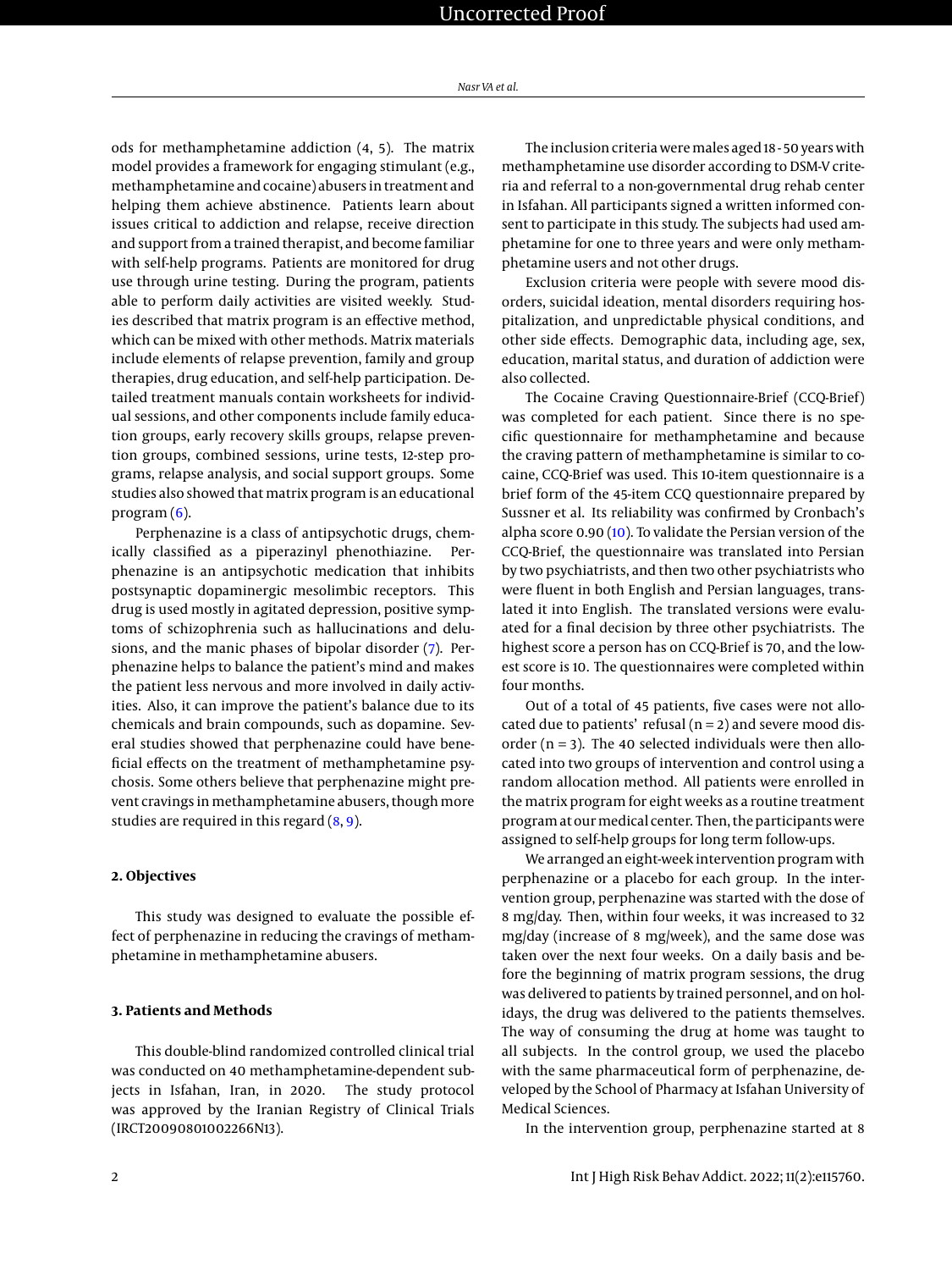mg/day. If the craving to methamphetamine persisted, the dose was increased by 8 mg/week to reach the final dose of 32 mg/day and continued until the end of the intervention. The placebo group received the same drug form and same protocol as perphenazine [\(Figure 1\)](#page-3-0).

A psychiatric resident visited the patients every week for the first eight weeks and then every two weeks for four months up to the end of study to assess the probable relapse to methamphetamine use and the severity of craving to methamphetamine. In each session, the relevant questionnaire was completed, physical examinations were performed, urine test was taken, and side effects were assessed. Using physical examination checklist, the drug side effects were evaluated. Patients were asked if they had any specific symptoms.

After the eight-week program, the patients were followed for four months. The comparison of effects were conducted using the repeated measures analysis of covariance (ANCOVA). All analyses were performed by SPSS 20 Software (SPSS, Chicago, Illinois, USA). A P-value equal to 0.05 was considered as significant.

### **4. Results**

There were no significant differences between the two groups in terms of age, sex, education, marital status, and duration of addiction  $(P > 0.05)$  [\(Table 1\)](#page-2-0).

<span id="page-2-0"></span>

| Table 1. Demographic Data of Participants in the Study Groups ( $n = 40$ ) <sup>a</sup> |                  |                  |                     |  |  |
|-----------------------------------------------------------------------------------------|------------------|------------------|---------------------|--|--|
| <b>Variables</b>                                                                        | Intervention     | Placebo          | P-Value             |  |  |
| Age(y)                                                                                  | $34.20 \pm 5.87$ | $33.60 \pm 4.06$ | 0.07 <sup>b</sup>   |  |  |
| Marriage                                                                                |                  |                  | $0.52$ <sup>c</sup> |  |  |
| Single                                                                                  | 7(46.66)         | 6(40)            |                     |  |  |
| Married                                                                                 | 8(53.33)         | 9(60)            |                     |  |  |
| <b>Divorced</b>                                                                         | $\Omega$         | $\Omega$         |                     |  |  |
| Duration of addiction $(y)$                                                             | $4.80 \pm 2.00$  | $4.73 \pm 1.70$  | 0.49 <sup>b</sup>   |  |  |
| <b>Education</b>                                                                        |                  |                  |                     |  |  |
| Primary school                                                                          | 8                | 6                | 0.69 <sup>b</sup>   |  |  |
| High school                                                                             | 4                | 5                |                     |  |  |
| Bachelor's degree                                                                       | 3                | $\overline{4}$   |                     |  |  |

<sup>a</sup> Values are expressed as mean  $\pm$  SD or No. (%).

b Independent *t*-test

chi square

Repeated measures ANCOVA and *t*-test were used to assess the changes of CCQ-Brief over time and evaluate the effects of the intervention. There were significant changes over time ( $P < 0.0001$ ) [\(Table 2\)](#page-2-1).

In the baseline measurement, all patients in both groups had positive methamphetamine urine tests. Paired <span id="page-2-1"></span>**Table 2.** Mean and Standard Deviations of Cocaine Craving Questionnaire-Brief Scores and Relapse in the Study Groups ( $n = 40$ )

| CCQ-Brief Score Timetable<br>Assessment | Intervention     | Placebo          | P-Value <sup>b</sup> |
|-----------------------------------------|------------------|------------------|----------------------|
| <b>Baseline</b>                         | $43.4 \pm 2.29$  | $25.73 \pm 2.15$ | 0.86                 |
| <b>Examine1</b>                         | $35.73 \pm 3.21$ | $43 \pm 3.27$    | 0.93                 |
| <b>Examine 2</b>                        | $33 \pm 2.20$    | $34.46 \pm 2.13$ | 0.74                 |
| <b>Examine 3</b>                        | $32.06 \pm 2.15$ | $34.33 \pm 2.02$ | 0.80                 |
| <b>Examine 4</b>                        | $31.53 \pm 3.87$ | $38.00 \pm 3.27$ | 0.34                 |
| <b>Examine5</b>                         | $31.73 \pm 4.07$ | $37.4 \pm 2.32$  | 0.06                 |
| <b>Examine 6</b>                        | $28.00 \pm 2.53$ | $42.00 \pm 3.07$ | 0.40                 |
| <b>Examine 7</b>                        | $27.66 \pm 3.15$ | $41.40 \pm 3.96$ | 0.38                 |
| <b>Examine 8</b>                        | $24.73 \pm 3.19$ | $39.13 \pm 3.24$ | 0.82                 |
| <b>Examine 9</b>                        | $28.40 \pm 3.35$ | $42.66 \pm 3.69$ | 0.96                 |
| <b>Examine 10</b>                       | $27.80 \pm 3.44$ | $43.20 \pm 3.93$ | 0.87                 |
| <b>Examine 11</b>                       | $26.26 \pm 3.75$ | $43.80 \pm 3.46$ | 0.99                 |
| <b>Examine 12</b>                       | $30.60 \pm 4.38$ | 41.40 $\pm$ 3.13 | 0.53                 |
| P-value <sup>c</sup>                    | ${}_{0.0001}$    | ${}< 0.0001$     |                      |

a Values are expressed as mean  $\pm$  SD.

b Independent *t*-test

<sup>c</sup> Repeated measure ANCOVA

*t*-test was used to compare negative urine test for methamphetamine at any measurement relative to different weeks [\(Table 3\)](#page-3-1).

#### **5. Discussion**

In this clinical trial, we investigated the effect of adding perphenazine to matrix intervention to control craving and relapse in methamphetamine users. The results indicated that using perphenazine in the matrix treatment program had significant effects on methamphetamine use and craving.

Some previous studies investigated the effects of antipsychotics on methamphetamine addiction. Beresford et al. declared that both aripiprazole and perphenazine could reduce methamphetamine cravings [\(9\)](#page-4-8). They evaluated CCQ-Brief in 44 subjects and showed significant improvement in the results of CCQ-Brief in both groups [\(11\)](#page-5-1). Misra et al. evaluated the positive effects of olanzapine on methamphetamine cravings and described that antipsychotics might have beneficial effects, and further studies should be performed in this regard [\(12\)](#page-5-2). A systematic review and meta-analysis by Kishi et al. reported that the use of antipsychotics, including perphenazine, thioridazine, mesoridazine, and molindone, were associated with improvements in cravings and could be used in methamphetamine-induced psychosis [\(10\)](#page-5-0). Some other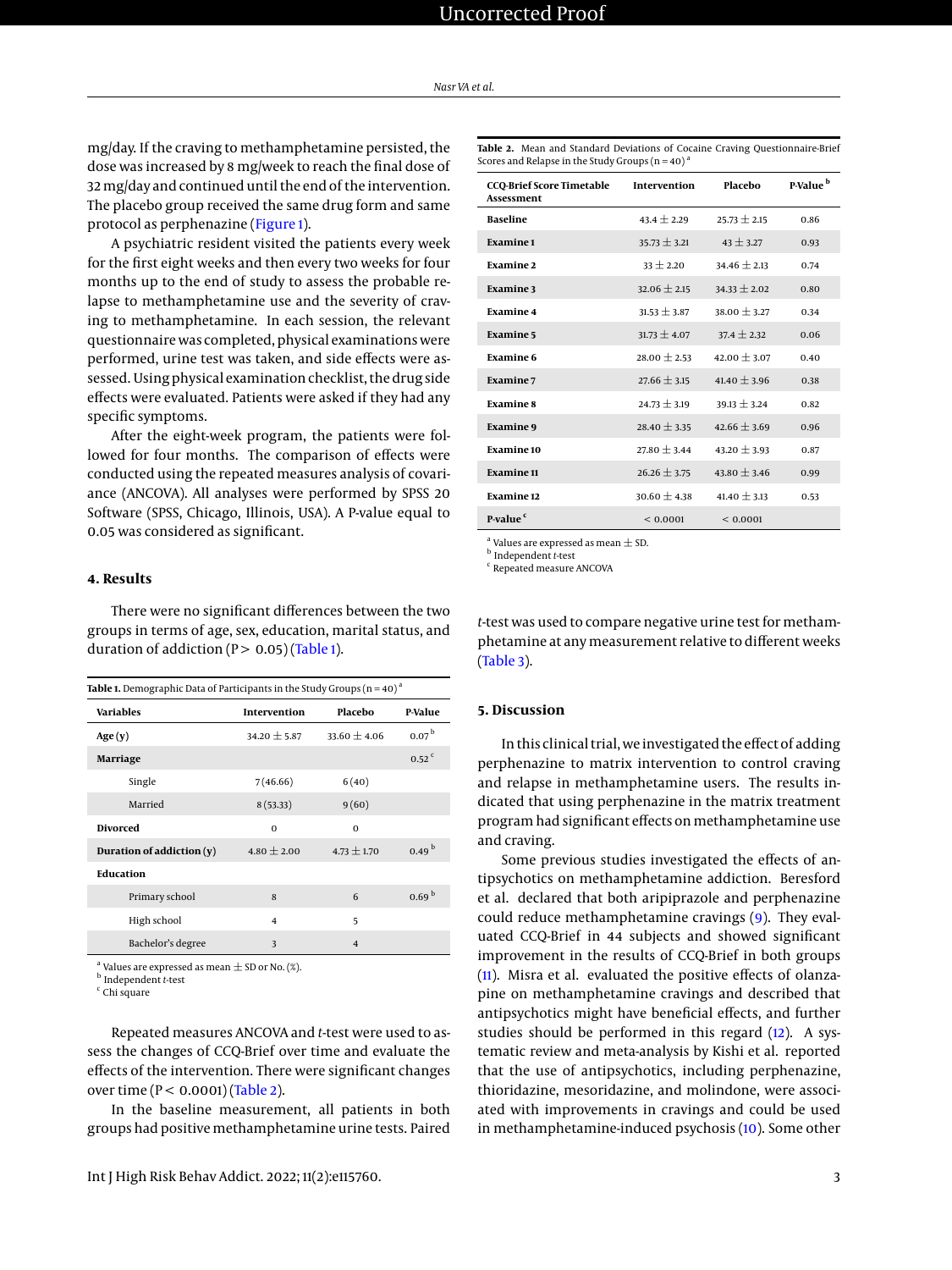

<span id="page-3-0"></span>

**Figure 1.** COSORT flow diagram selection and allocation of the patients

<span id="page-3-1"></span>

| Table 3. Frequency of Negative Methamphetamine Urine Tests in Two Groups |                                   |                              |        |       |  |  |  |
|--------------------------------------------------------------------------|-----------------------------------|------------------------------|--------|-------|--|--|--|
|                                                                          | <b>Intervention Negative Test</b> | <b>Placebo Negative Test</b> | Sig    | F     |  |  |  |
| Examine 1                                                                | 9                                 | $\overline{4}$               | 0.001  | 11.56 |  |  |  |
| <b>Examine 2</b>                                                         | 11                                | 3                            | 0.0001 | 16    |  |  |  |
| <b>Examine 3</b>                                                         | 12                                | $\overline{4}$               | 0.01   | 22.58 |  |  |  |
| <b>Examine 4</b>                                                         | 14                                | 3                            | 0.001  | 35.4  |  |  |  |
| <b>Examine 5</b>                                                         | 15                                | $\overline{4}$               | 0.001  | 36.2  |  |  |  |
| <b>Examine 6</b>                                                         | 14                                | 3                            | 0.0001 | 33.88 |  |  |  |
| <b>Examine 7</b>                                                         | 13                                | $\overline{2}$               | 0.01   | 22.58 |  |  |  |
| <b>Examine 8</b>                                                         | 13                                | $\overline{4}$               | 0.001  | 20.58 |  |  |  |
| <b>Examine 9</b>                                                         | 24                                | $\overline{7}$               | 0.001  | 15.75 |  |  |  |
| Examine 10                                                               | 27                                | 6                            | 0.001  | 15.75 |  |  |  |
| <b>Examine 11</b>                                                        | 23                                | 5                            | 0.01   | 15.75 |  |  |  |
| <b>Examine 12</b>                                                        | 21                                | $\overline{4}$               | 0.01   | 15.75 |  |  |  |

studies suggested that perphenazine could be a useful medication in the treatment of methamphetamineinduced psychosis [\(13,](#page-5-3) [14\)](#page-5-4).

Our results were not in line with some previous stud-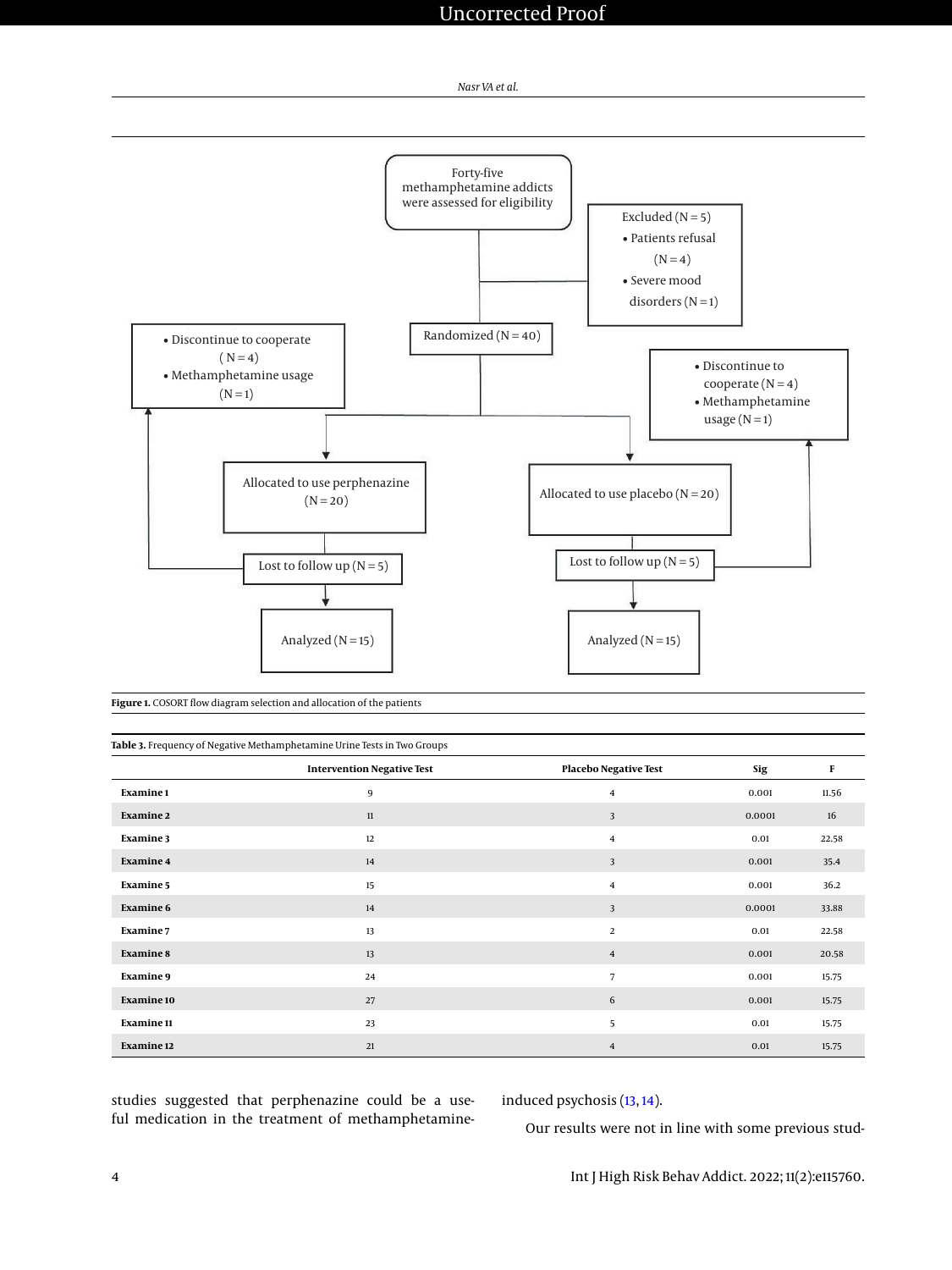ies, emphasizing the effectiveness of perphenazine on methamphetamine cravings.

Some other studies evaluated the effect of antidepressants and other medications on methamphetamine cravings, but they demonstrated paradoxical results in changing the cravings of methamphetamine abusers [\(15,](#page-5-5) [16\)](#page-5-6). In the previous studies, antidepressants (such as fluoxetine, sertraline, paroxetine, imipramine, and mirtazapine) and GABAergic drugs (such as gabapentin and baclofen) [\(17\)](#page-5-7) failed to reduce the desire to consume methamphetamine.

Although perphenazine add-on therapy to matrix did not reduce craving in this study, it reduced the methamphetamine use in the intervention group. So, it can be concluded that adding perphenazine to the matrix intervention is effective in controlling the desire to consume methamphetamine.

These results suggest that perphenazine may potentiate matrix intervention, which is based on a cognitivebehavioral approach employing a series of structured techniques, such as motivational enhancement, skills training, cognitive restructuring, relapse prevention, stress management, emotional control, and contingency management. The matrix for substance-use disorders is mainly designed to identify triggers and equip drug abusers with cognitive and behavioral skills to cope with these triggers to achieve and sustain abstinence from methamphetamine. Due to the severe anxiety experienced by methamphetamine users, the addition of perphenazine and matrix intervention can simultaneously help reduce anxiety and regulate cognitive and emotional well-being.

Regarding the high prevalence of methamphetamine use, adding perphenazine to matrix program might be a hopeful treatment option for reducing the relapse in methamphetamine users. Further studies with larger sample size and longer duration are needed to confirm the results.

#### *5.1. Conclusions*

In line with the results of this study, a randomized controlled trial showed that the addition of perphenazine in matrix interventions is effective in controlling the desire to consume and has a positive effect on reducing recurrence in the withdrawal process and beyond.

#### *5.2. Limitations*

Small sample size, short duration of trial, and limited to male sex were the main limitations of this study.

# **Footnotes**

**Authors' Contribution:** Study concept and design: V. N.; analysis and interpretation of data: M. S. and Gh. Kh.; drafting of the manuscript: V. N.; critical revision of the manuscript for important intellectual content: V. N. and Gh. Kh.

**Clinical Trial Registration Code:** The study protocol was approved by Iranian Registry of Clinical Trials (IRCT20090801002266N13).

**Conflict of Interests:** The authors declare no conflict of interests.

**Data Reproducibility:** It was not declared by the authors.

**Ethical Approval:** This study was approved under the ethical approval code of IR.MUI.MED.REC.1398.288 (Link: ethics.research.ac.ir/EthicsProposalView.php?id=77650).

**Funding/Support:** This study received no funding.

**Informed Consent:** A written informed consent was obtained from all participants.

#### **References**

- <span id="page-4-0"></span>1. Moran LV, Ongur D, Hsu J, Castro VM, Perlis RH, Schneeweiss S. Psychosis with Methylphenidate or Amphetamine in Patients with ADHD. *N Engl J Med*. 2019;**380**(12):1128–38. doi: [10.1056/NEJMoa1813751.](http://dx.doi.org/10.1056/NEJMoa1813751) [PubMed: [30893533\]](http://www.ncbi.nlm.nih.gov/pubmed/30893533). [PubMed Central: [PMC6543546\]](https://www.ncbi.nlm.nih.gov/pmc/articles/PMC6543546).
- <span id="page-4-1"></span>2. Barr AM, Panenka WJ, MacEwan GW, Thornton AE, Lang DJ, Honer WG, et al. The need for speed: an update on methamphetamine addiction. *J Psychiatry Neurosci*. 2006;**31**(5):301–13. [PubMed: [16951733\]](http://www.ncbi.nlm.nih.gov/pubmed/16951733). [PubMed Central: [PMC1557685\]](https://www.ncbi.nlm.nih.gov/pmc/articles/PMC1557685).
- <span id="page-4-2"></span>3. Zorick T, Nestor L, Miotto K, Sugar C, Hellemann G, Scanlon G, et al. Withdrawal symptoms in abstinent methamphetaminedependent subjects. *Addiction*. 2010;**105**(10):1809–18. doi: [10.1111/j.1360-](http://dx.doi.org/10.1111/j.1360-0443.2010.03066.x) [0443.2010.03066.x.](http://dx.doi.org/10.1111/j.1360-0443.2010.03066.x) [PubMed: [20840201\]](http://www.ncbi.nlm.nih.gov/pubmed/20840201). [PubMed Central: [PMC3071736\]](https://www.ncbi.nlm.nih.gov/pmc/articles/PMC3071736).
- <span id="page-4-3"></span>4. Simon SL, Richardson K, Dacey J, Glynn S, Domier CP, Rawson RA, et al. A comparison of patterns of methamphetamine and cocaine use. *J Addict Dis*. 2002;**21**(1):35–44. doi: [10.1300/j069v21n01\\_04.](http://dx.doi.org/10.1300/j069v21n01_04) [PubMed: [11831498\]](http://www.ncbi.nlm.nih.gov/pubmed/11831498).
- <span id="page-4-4"></span>5. Kunkel F, Fey E, Borg D, Stripp R, Getto C. Assessment of the use of oral fluid as a matrix for drug monitoring in patients undergoing treatment for opioid addiction. *J Opioid Manag*. 2015;**11**(5):435–42. doi: [10.5055/jom.2015.0293.](http://dx.doi.org/10.5055/jom.2015.0293) [PubMed: [26535971\]](http://www.ncbi.nlm.nih.gov/pubmed/26535971).
- <span id="page-4-5"></span>6. Obert JL, McCann MJ, Marinelli-Casey P, Weiner A, Minsky S, Brethen P, et al. The matrix model of outpatient stimulant abuse treatment: history and description. *J Psychoactive Drugs*. 2000;**32**(2):157–64. doi: [10.1080/02791072.2000.10400224.](http://dx.doi.org/10.1080/02791072.2000.10400224) [PubMed: [10908003\]](http://www.ncbi.nlm.nih.gov/pubmed/10908003).
- <span id="page-4-6"></span>7. Tardy M, Huhn M, Engel RR, Leucht S. Perphenazine versus lowpotency first-generation antipsychotic drugs for schizophrenia. *Cochrane Database Syst Rev*. 2014;(10). CD009369. doi: [10.1002/14651858.CD009369.pub2.](http://dx.doi.org/10.1002/14651858.CD009369.pub2) [PubMed: [25290157\]](http://www.ncbi.nlm.nih.gov/pubmed/25290157).
- <span id="page-4-7"></span>8. Bruni G, Maggi L, Tammaro L, Lorenzo RD, Friuli V, D. Aniello S, et al. Electrospun fibers as potential carrier systems for enhanced drug release of perphenazine. *Int J Pharm*. 2016;**511**(1):190–7. doi: [10.1016/j.ijpharm.2016.07.011.](http://dx.doi.org/10.1016/j.ijpharm.2016.07.011) [PubMed: [27418562\]](http://www.ncbi.nlm.nih.gov/pubmed/27418562).
- <span id="page-4-8"></span>9. Beresford T, Buchanan J, Thumm EB, Emrick C, Weitzenkamp D, Ronan PJ. Late Reduction of Cocaine Cravings in a Randomized, Double-Blind Trial of Aripiprazole vs Perphenazine in Schizophrenia and Co-